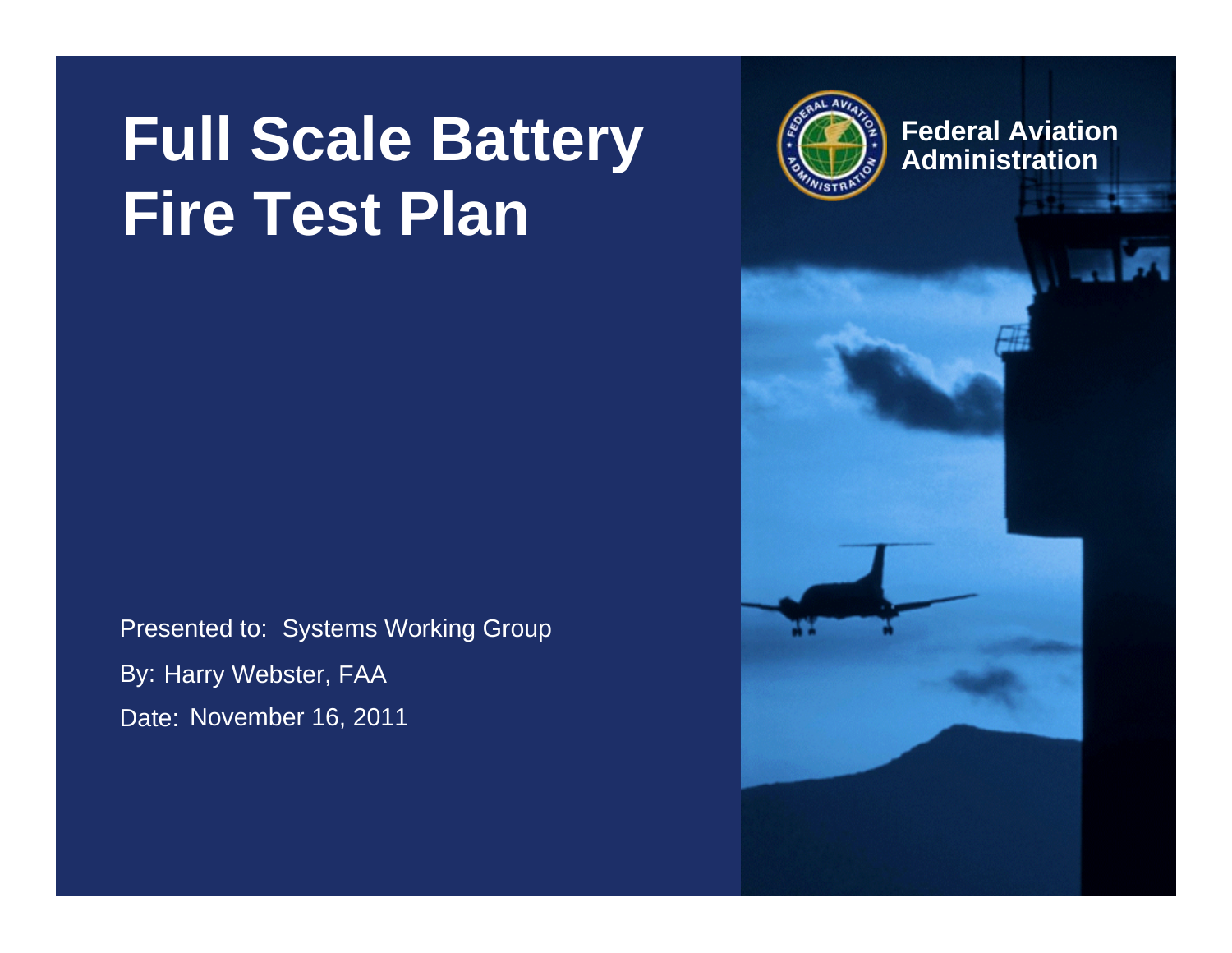- **Purpose: To document the characteristics of large battery fires in a realistic aircraft environment.**
- **Test article: FAA Fire Safety 727 freighter**
	- Class C compartment with Halon 1301 suppression
	- Class E main deck compartment, no suppression
		- Fire hardened with cargo liner material
	- Fully operational air-packs
	- Extinguishment system: CO2 and water spray

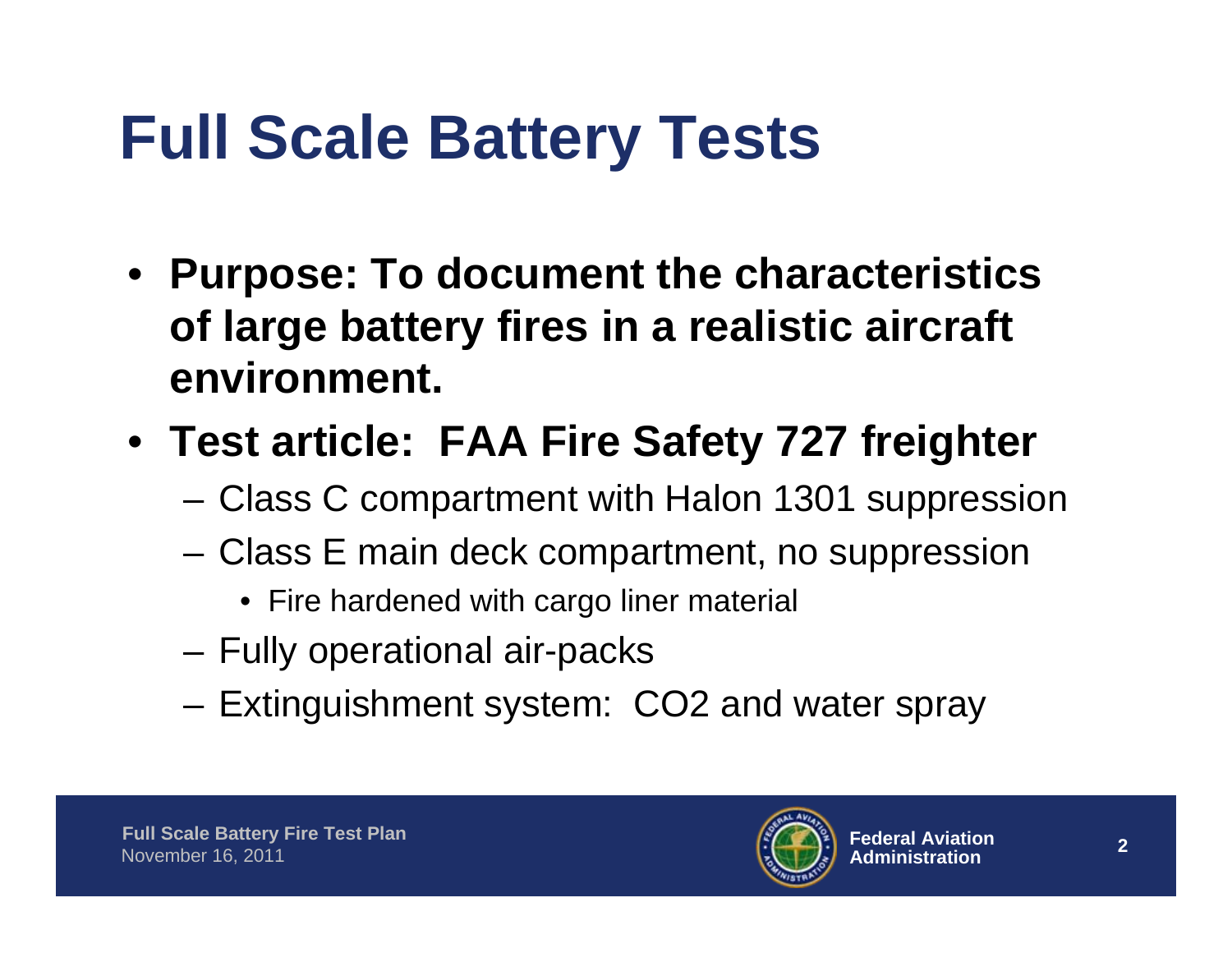### **FAA Fire Safety 727**



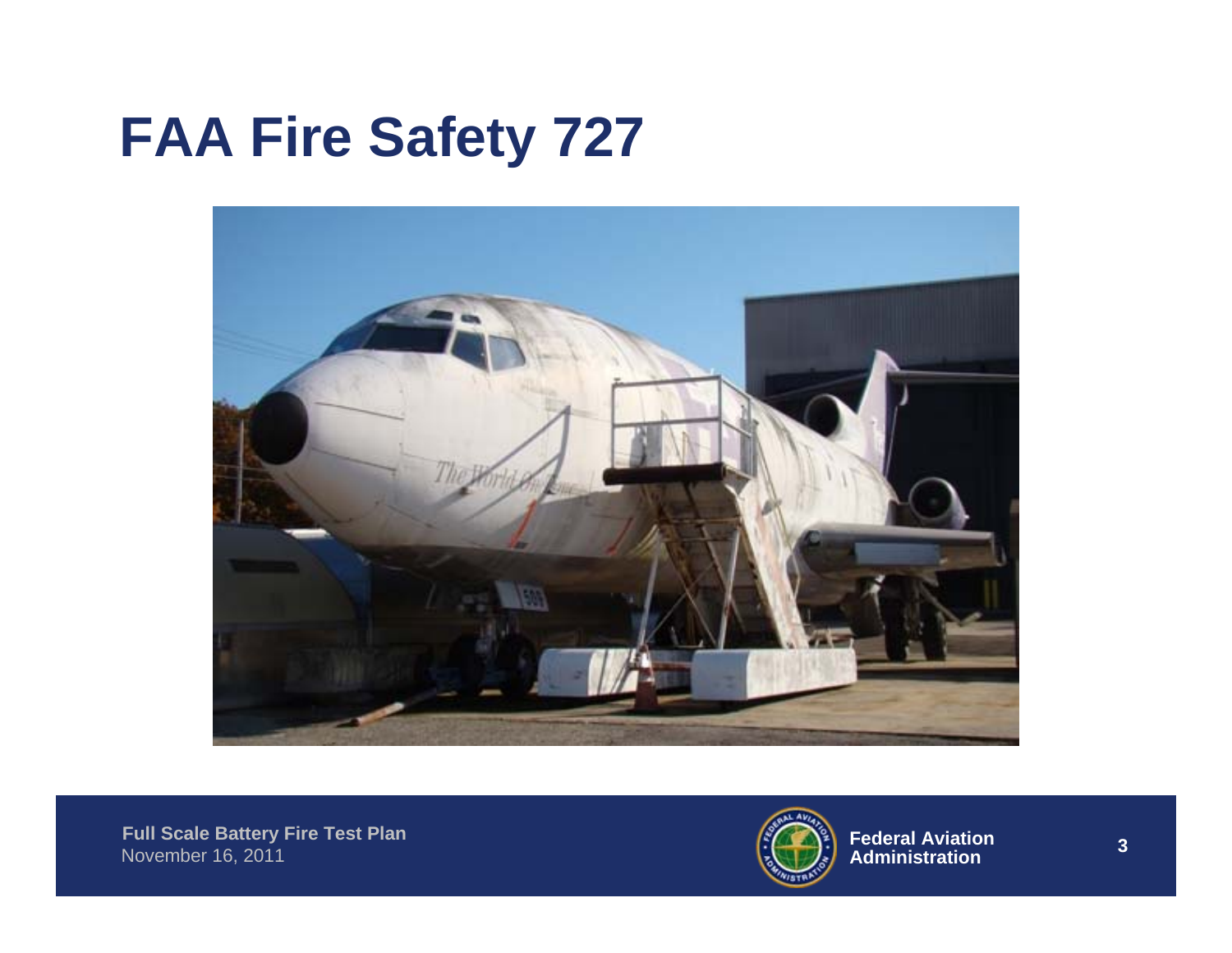#### • **Fire load:**

- 5000 cells in original fiberboard packing
- Adjacent flammable materials: 18"x18"x18" cardboard boxes with shredded paper

#### • **Cell types:**

- Lithium-ion, type 18650
- Lithium metal, type 123
- Mixed (AA size)
	- Nickel Cadmium
	- Nickel metal hydride
	- Alkaline

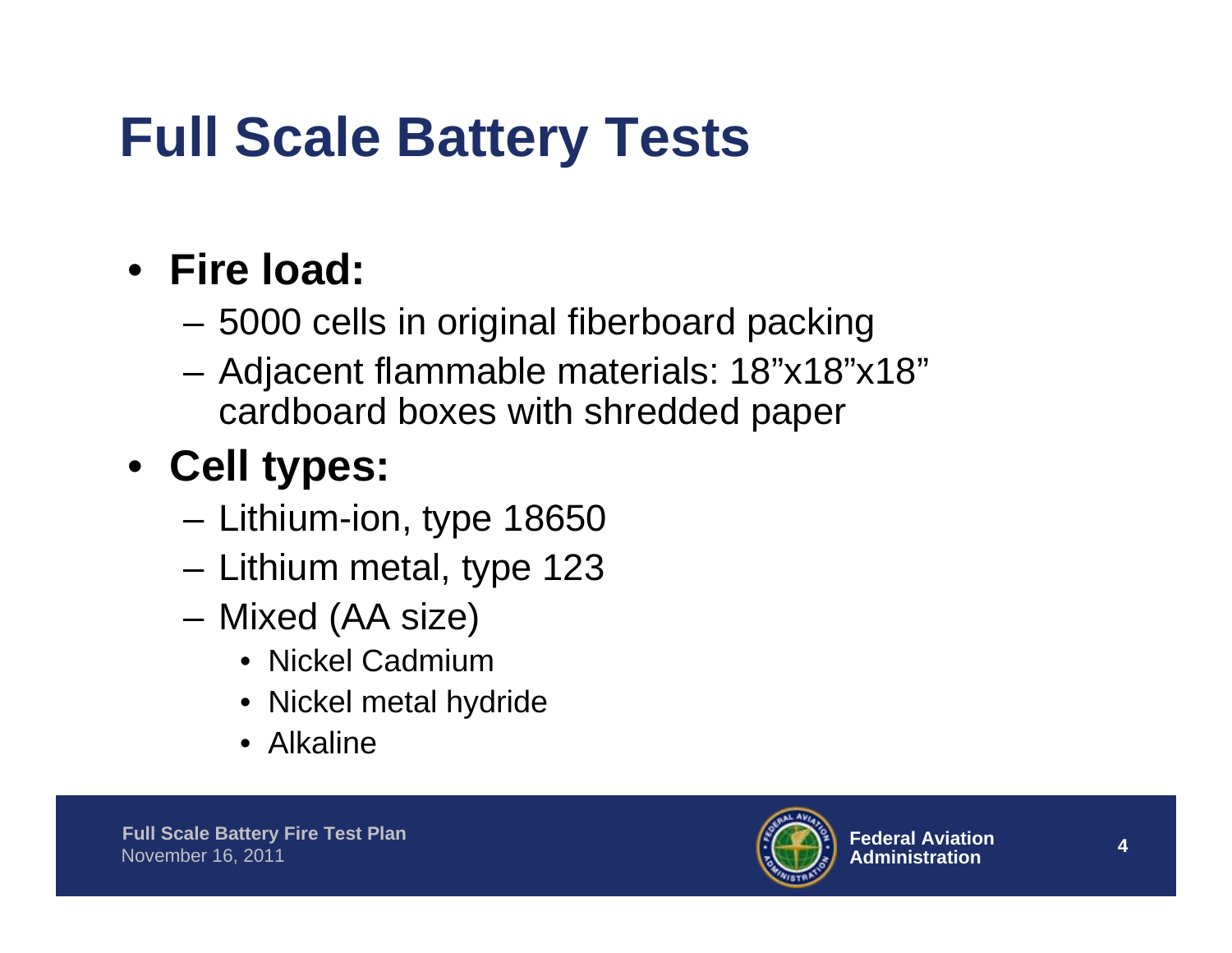#### • **Test locations**

- Forward Class C compartment
- Main deck Class E compartment

#### • **Ignition sources**

- Nichrome wire in adjacent box with shredded paper.
	- Simulate fire from external source
- Cartridge heater replacing a single cell
	- Simulate a cell in thermal runaway

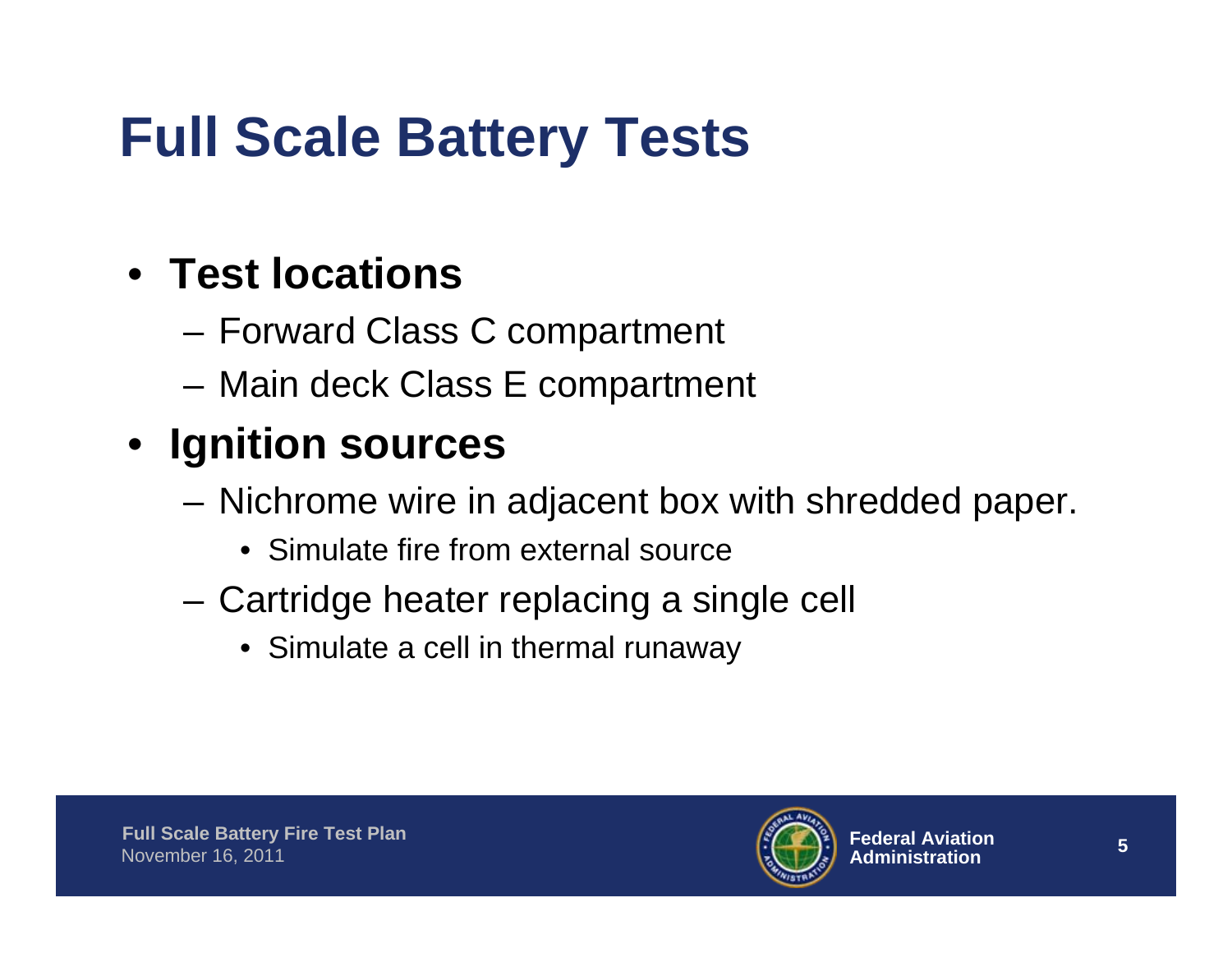

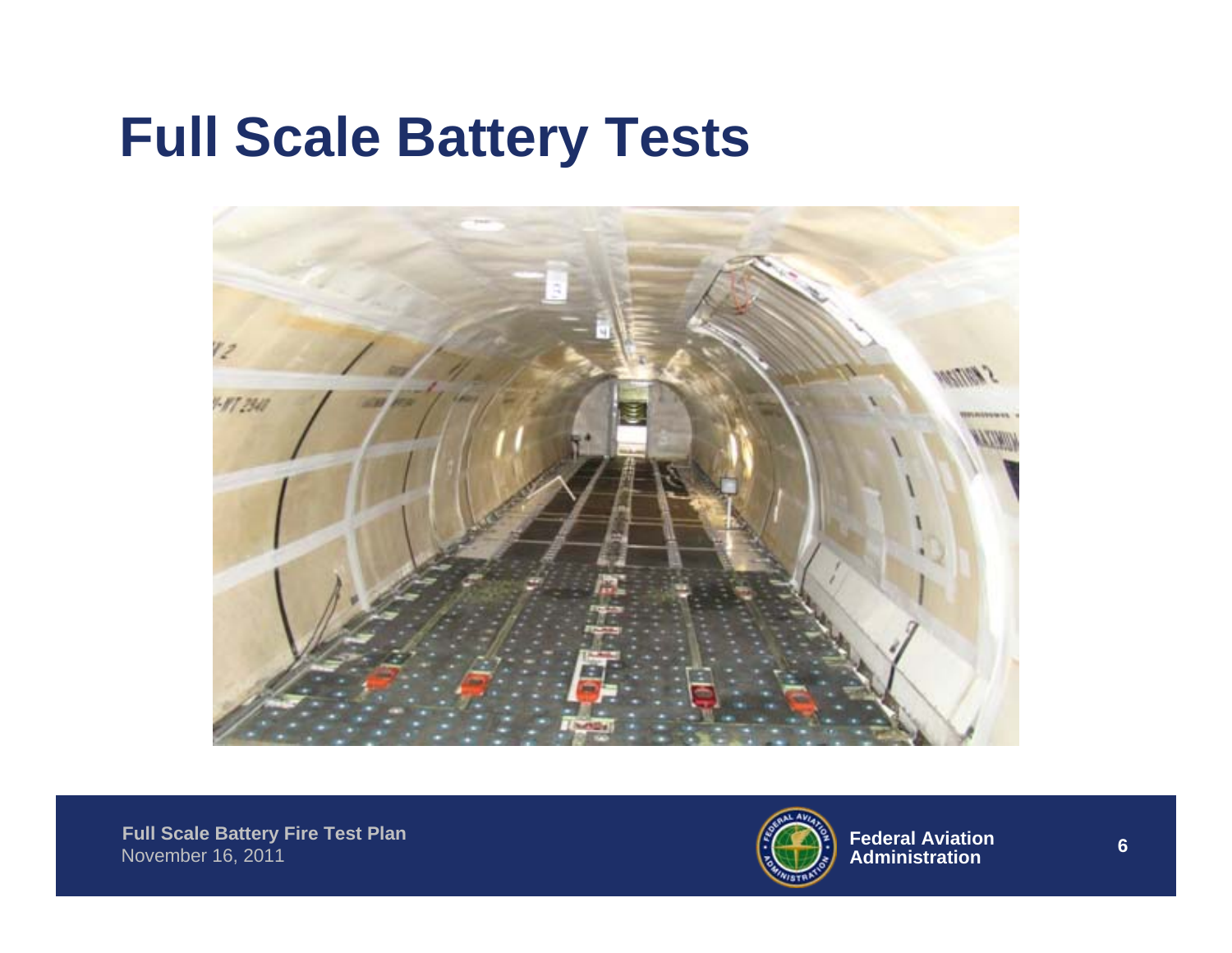#### • **Measure:**

- Propagation of thermal runaway within the battery shipment
- Spread of fire to adjacent combustibles
- Smoke density
- Smoke penetration into the cabin and cockpit
- Temperatures
- Pressure
- **Compare: Baseline (no cells), cell chemistries, ignition sources**

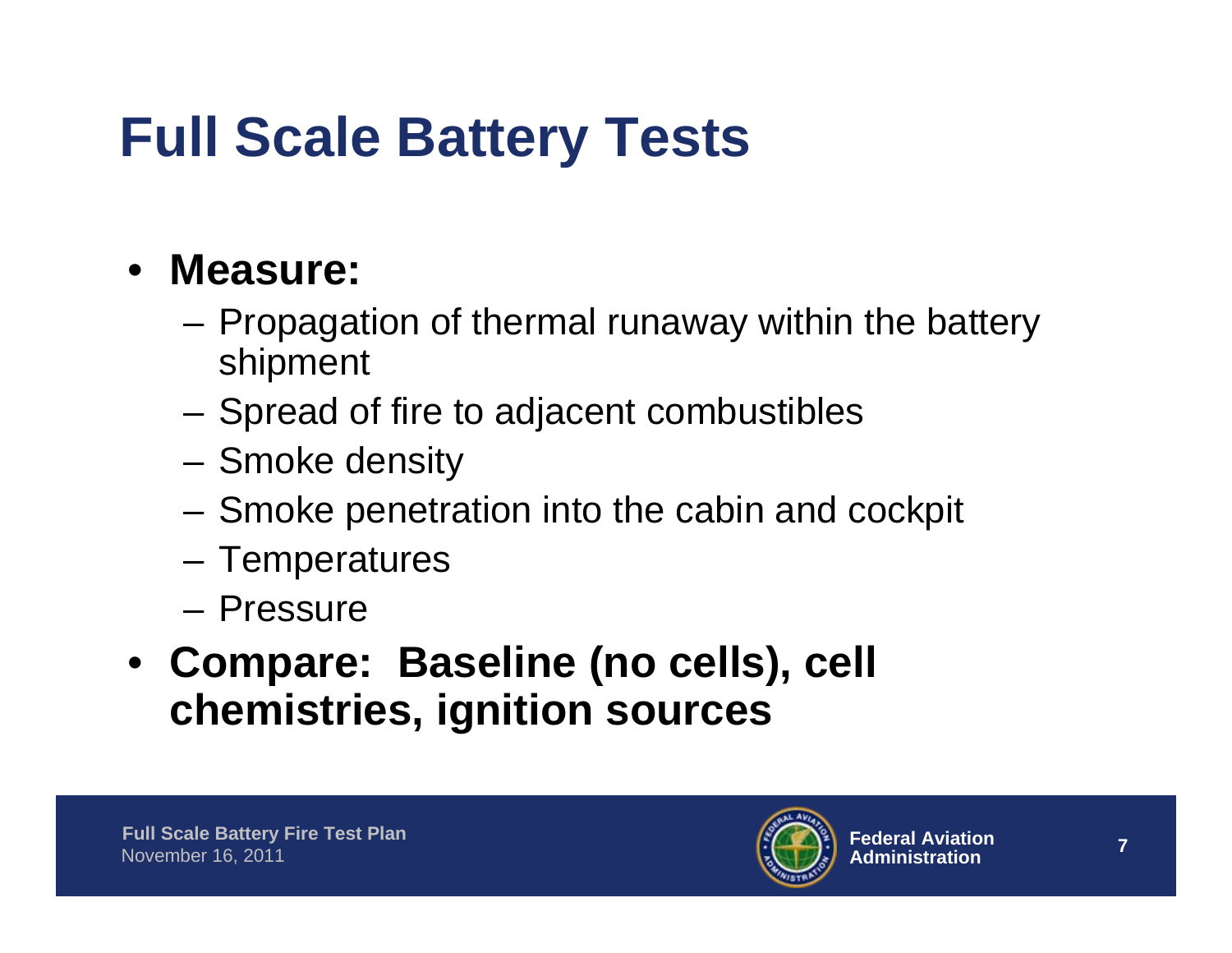#### • **Considerations**

- Compartment loading
	- Full compartment will increase smoke density
- Containerized or palletized cargo
- Aircraft emergency procedures
	- Air-pack setting
- Test article limitations
	- Temperature limits
	- Pressure limits

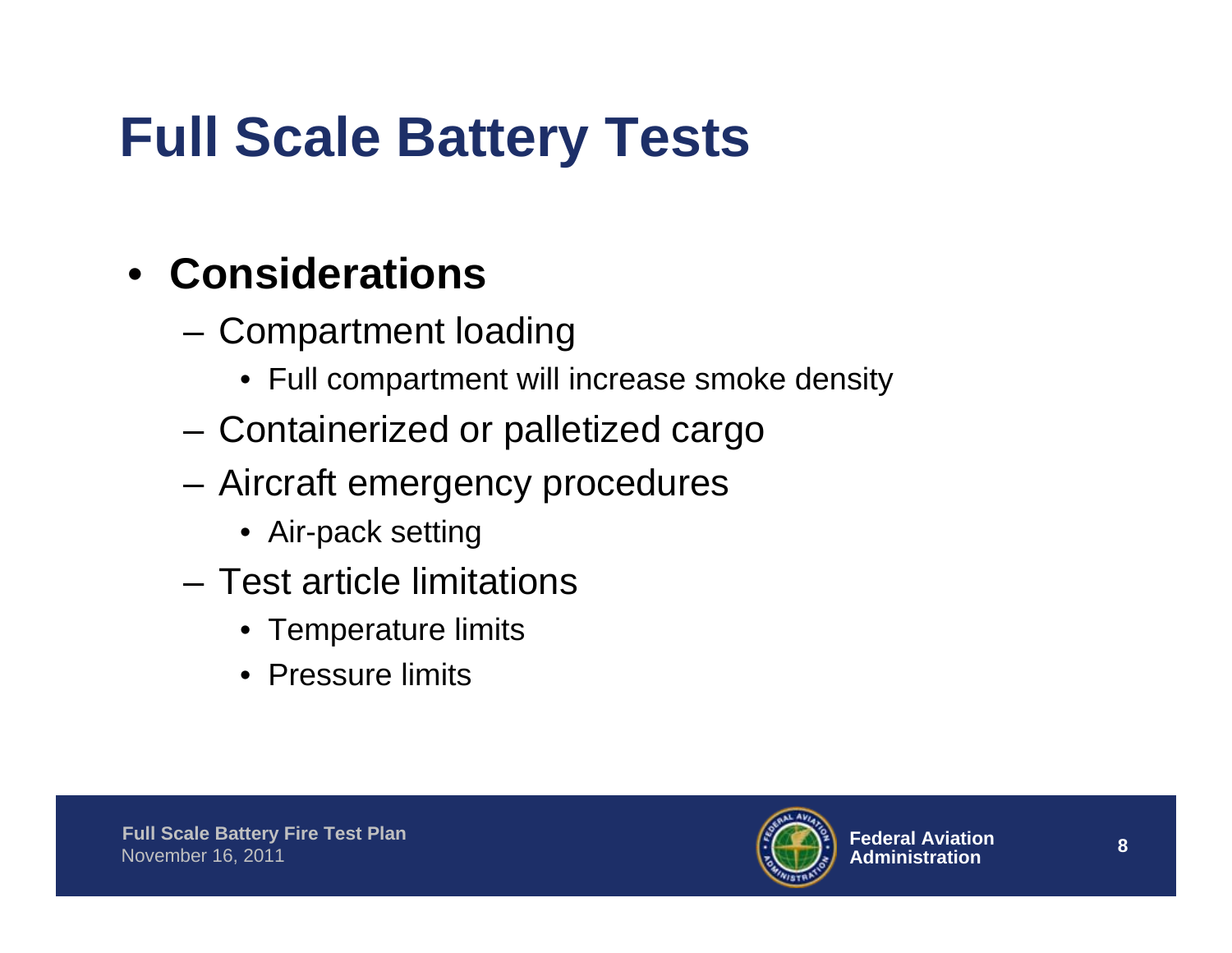## **Full Scale Battery Test Matrix**

#### • **Cargo compartment location**

- Test 1. Baseline (no cells)
- Test 2. 5000 mixed NiCad, NiMH, Alkaline,
	- Cartridge heater
- Test 3. 5000 mixed
	- Adjacent fire
- Test 4. 5000 lithium-ion, cartridge heater
- Test 5. 5000 lithium-ion, adjacent fire
- Test 6. 5000 lithium metal, cartridge heater
- Test 7. 5000 lithium metal, adjacent fire

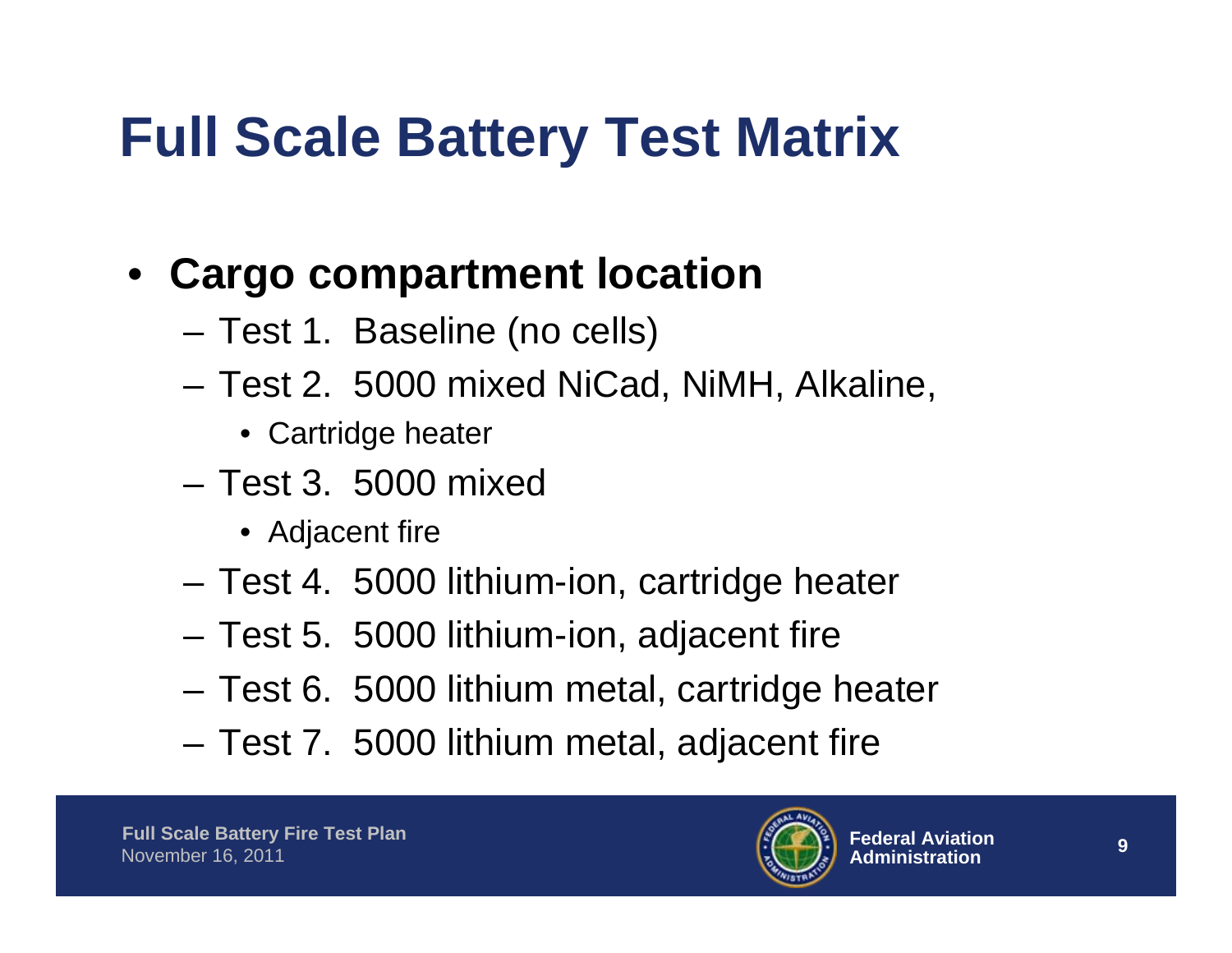## **Full Scale Battery Test Matrix**

#### • **Main deck location**

- Test 8. Baseline (no cells)
- Test 9. 5000 mixed, cartridge heater
- Test 10. 5000 mixed, adjacent fire
- Test 11. 5000 lithium-ion, cartridge heater
- Test 12. 5000 lithium-ion, adjacent fire
- Test 13. 5000 lithium metal, cartridge heater
- Test 14. 5000 lithium metal, adjacent fire.